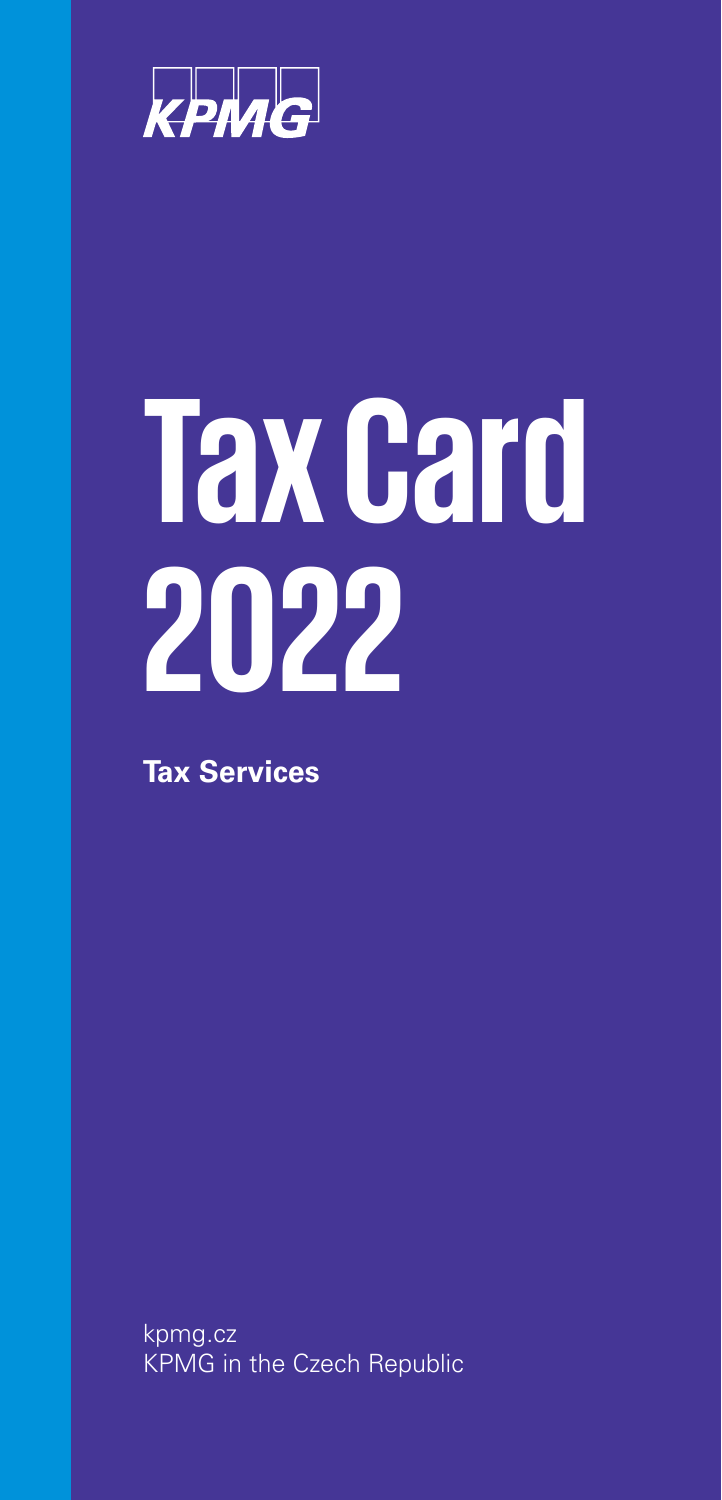# **Corporate Income Tax**

| • Standard rate              |            |
|------------------------------|------------|
| • Qualified investment funds | 5%         |
| • Pension funds              | $\gamma\%$ |

# **Tax depreciation periods**

| <b>Category</b>                                                         | <b>Years</b> |
|-------------------------------------------------------------------------|--------------|
| 1 IT equipment, certain machinery                                       |              |
| 2 Office equipment, certain machinery, vehicles                         |              |
| 3 Heavy machinery                                                       | 10           |
| 4 Pipelines                                                             | 20           |
| 5 Buildings other than category 6                                       | 30           |
| 6 Administrative and commercial buildings, hotels,<br>department stores | 50           |

Depreciation can be calculated on either a straight-line or an accelerated basis. The depreciation of certain new assets in depreciation groups 1–3 can be increased by 10, 15 or 20 percent in the first year.

Moreover, taxpayers may apply extraordinary tax depreciation for assets classified in tax depreciation group 1 and 2 and acquired from 1/1/2020 to 31/12/2021. Such assets may be depreciated for tax purposes over twelve months (categorised in tax depreciation group 1) or twenty-four months (tax depreciation group 2).

Fixed assets used to produce solar energy must be depreciated on a straightline basis over 240 months.

## **Tax depreciation of intangible assets**

The figure below summarises the tax depreciation of intangible assets acquired before 31/12/2019.

|                              | <b>Months</b> |
|------------------------------|---------------|
| • Audio-visual work          |               |
| • Software and R & D results | 36            |
| • Other intangible assets    |               |
| $\bullet$ Goodwill           | 180           |

For these, only straight-line depreciation is available.

The category of intangible assets for corporate income tax purposes was cancelled effective from 1/1/2021. The tax depreciation of such assets corresponds with their accounting depreciation.

Intangible assets acquired in 2020 may be depreciated by either method, depending on the taxpayer's decision.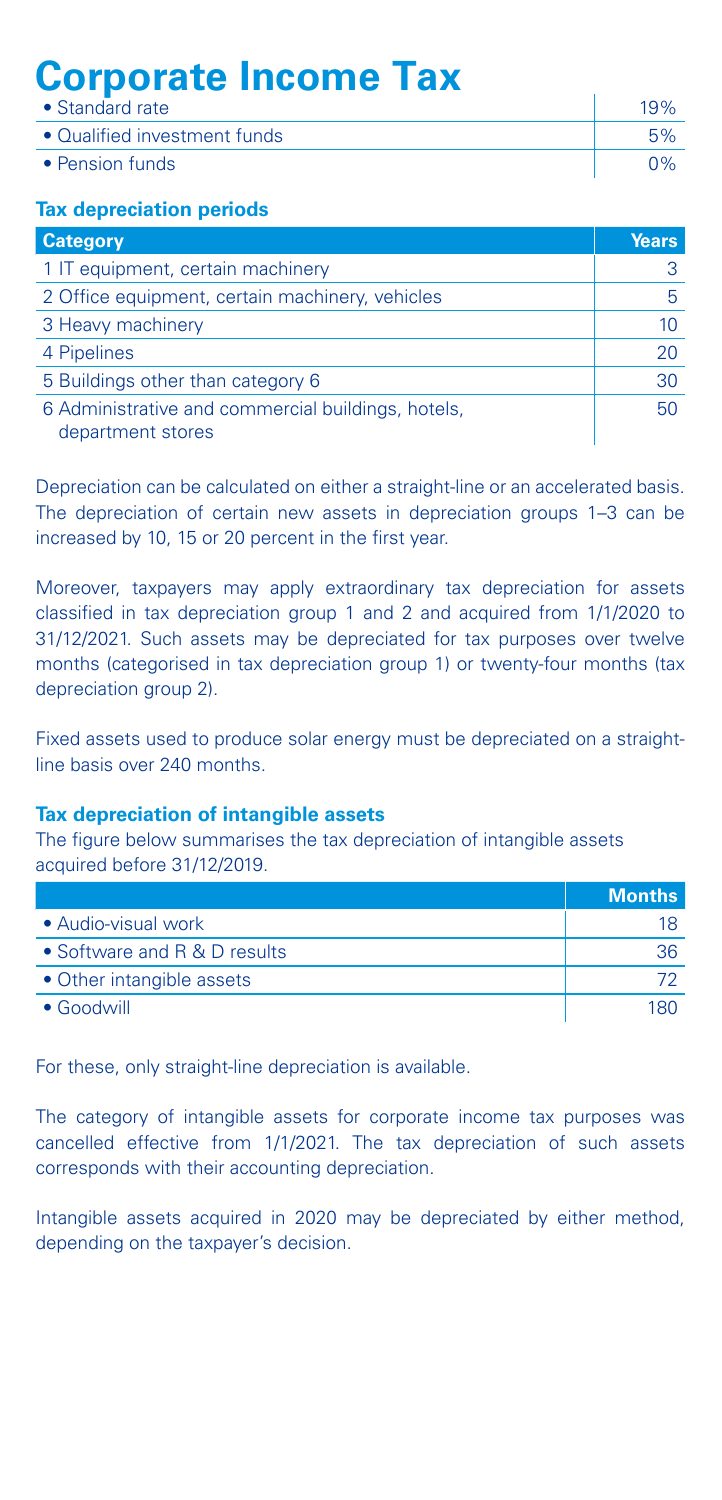## **Loss utilisation**

- Tax losses may be carried forward for up to 5 years.
- Tax losses of up to CZK 30 million may be utilised in the two taxable periods immediately preceding the taxable period for which a tax loss was determined.
- Tax consolidation is not possible.

### **Withholding taxes on income of non-residents**

For example:

| • Dividends               | 35/15/0% |
|---------------------------|----------|
| • Interest                | 35/15/0% |
| • Royalties               | 35/15/0% |
| • Operating lease rentals | 35/15%   |
| • Finance lease rentals   | 35/5%    |

The withholding tax rates may be reduced by double tax treaties (a list is provided below). Payments to persons resident in a country with which the Czech Republic has not concluded a double tax treaty or an agreement for the exchange of information are subject to the 35 percent rate. Withholding tax generally becomes payable when the payer of the income accounts for the liability.

Persons from EU and EEA countries who receive income subject to withholding tax (except for dividends) may either apply the withholding tax as a final tax or file a tax return including expenses and deduct the withholding tax from the final tax liability.

## **Participation exemption**

Dividends received by a Czech parent company or a permanent establishment of an EU company from subsidiaries registered in EU and EEA countries or Switzerland are tax exempt, provided that certain conditions are met (e.g., specific legal form, minimum 10-percent shareholding, 12-month uninterrupted holding of the shares, entities not tax exempt). Dividends received from subsidiaries resident in other countries that have entered into double tax treaties with the Czech Republic are also exempt as long as the profits have been subject to a corporate tax of at least 12 percent (in addition to the above conditions stipulated for EU companies).

Dividends paid to a parent company registered in the Czech Republic, an EU or EEA member state or Switzerland are not subject to withholding tax provided that certain conditions are met (e.g., specific legal form, minimum 10-percent shareholding for 12 months, entities not tax exempt).

Companies are exempt from tax on capital gains from the sale of shares in a subsidiary resident in the EU, EEA, or a country with which the Czech Republic has concluded a double tax treaty and which has a corporate tax rate of at least 12 percent if the shares have been held for 12 months. Qualifying holdings are defined in the same way as exempt dividends.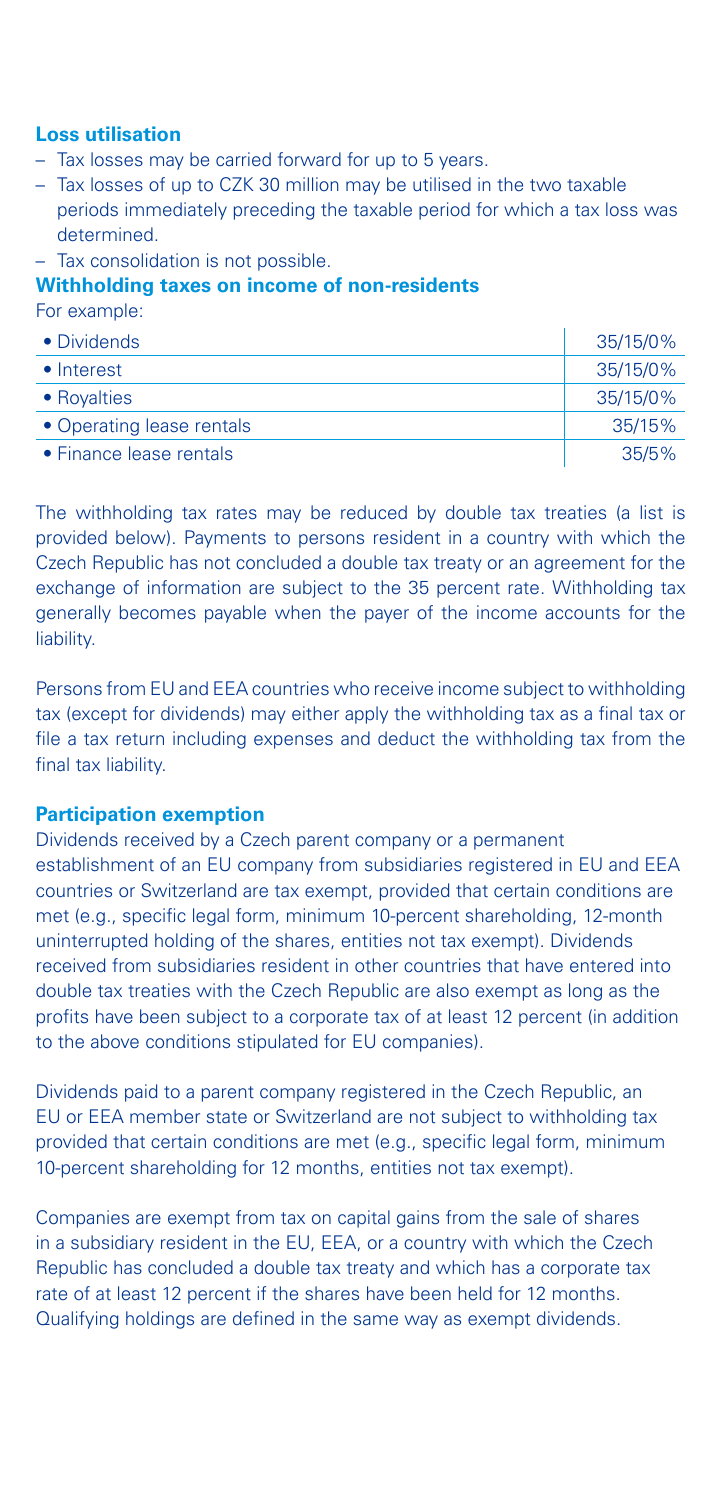### **Intercompany interest and royalties**

Interest and royalties paid by a Czech resident company or a Czech permanent establishment of a company registered in another EU member state to an associated company resident in another EU or EEA member state or Switzerland are not subject to withholding tax in the Czech Republic provided that certain conditions are met (e.g., uninterrupted direct shareholding for at least 24 months).

#### **Transfer pricing**

The arm's length principle generally applies to transactions between related companies. The OECD Transfer Pricing Guidelines and OECD recommendations/papers are followed in the application of domestic transfer pricing legislation. Pertaining to the COVID-19 pandemic, the Czech tax authority has fully adopted the OECD's interpretation. Still, there is no clear guidance on the party to bear any negative impacts of an extraordinary market situation.

Transfer prices are one of the priority areas of the Czech tax authorities. The volume of additionally assessed tax has grown significantly over the years. In 2020, the tax authorities reported additionally assessed tax of CZK 1,362 million. We expect an additional rise in the mid-term period.

The focus of the tax authorities is on the value chain within a group, and the re-characterisation of a company to a limited risk entity is the most common threat in the market. Within specialised tax inspections, topics like functional and risk profiles, pricing, restructurings, exit taxes connected with the transfer of intangibles, and proofs of service charges are dealt with. As a trend during the last two years, the increasingly close investigation of financial transactions has been observed.

Transfer pricing documentation is not obligatory – there is no penalty for not providing the documentation per se. However, during a tax inspection, companies are practically expected to provide it upon request, usually within 15-30 days. The language of the documentation is Czech, while there is a certain probability that it might be accepted in English. When filing their corporate income tax return, taxpayers are further obliged to report related party transactions in a special annex. The tax authorities use the collected data to pre-select taxpayers for tax inspections, while also looking at other risk indicators, e.g., long-term losses, transactions with tax havens, etc.

Country-by-country reporting has been fully implemented.

To manage the risk, proper evaluation of the related party transactions and upto date transfer pricing documentation is recommended. It is also possible to request uni- or bilateral advance pricing agreements with the tax authority on the transfer pricing methods applied in intra-group transactions, including the tax base assignment method to permanent establishments or branches.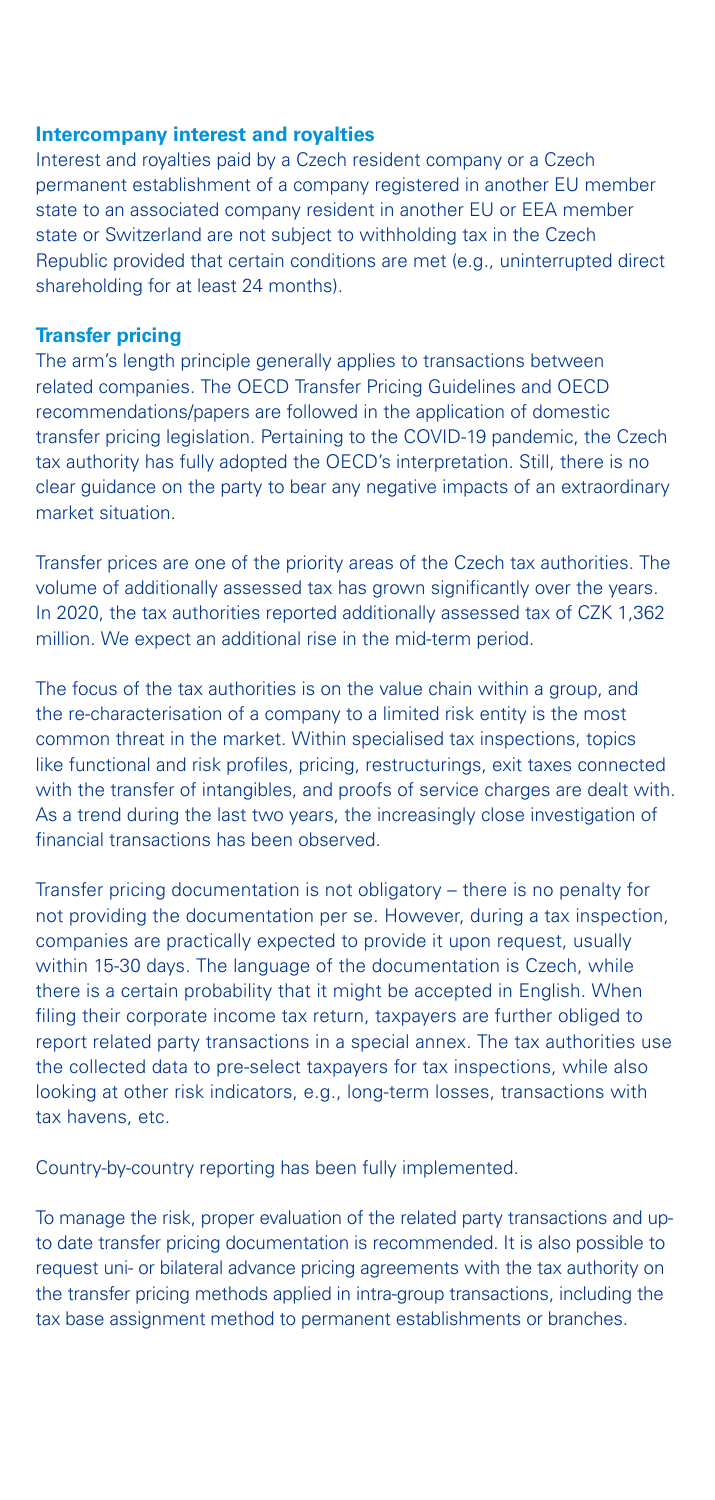## **Thin capitalisation**

Financial expenses connected with credits, loans, and other debt instruments (e.g., cash-pooling) are non-deductible if:

- The interest is dependent on the borrower's profits; or
- The total of credits, loans and other instruments from related parties (including back-to-back financing) exceeds four times equity (six times for banks and insurance companies).

## **Deductibility of borrowing costs**

Exceeding borrowing costs (i.e., the difference between tax deductible borrowing costs and taxable borrowing income) are tax deductible only to a threshold calculated for tax purposes from earnings before tax, interest, depreciation, and amortisation (EBITDA). If borrowing costs exceed this limit, the tax base is increased by the excess amount. Non-deductible borrowing costs may be transferred to the following tax periods. The limit is CZK 80 million or 30 percent of EBITDA.

#### **Exit tax**

The transfer of assets abroad without a change in ownership (i.e., a transfer of assets from the head office in the Czech Republic to a permanent establishment abroad or vice versa or a transfer of tax residence abroad) shall be subject to taxation.

### **CFC rules**

If a foreign subsidiary qualifies as a controlled foreign company (CFC), its income from qualifying assets and activities will be taxed at the level of the Czech controlling entity.

A controlled foreign company is a company in which a Czech controlling entity holds (directly or indirectly) at least 50 percent and whose effective tax liability is lower than one half of what it would have been in the Czech Republic.

CFC rules will mostly apply to the subsidiary's passive income (i.e., interest, dividend, royalty).

## **Taxation of hybrid instruments**

Taxable profit shall be increased by the expenses which due to their hybrid treatment on the group level resulted in the effective double deduction of these expenses or the deduction of these expenses without being taxed as income.

## **Taxable period**

The taxable period is generally the calendar year. However, taxpayers may choose a different taxable period if they notify the tax authorities.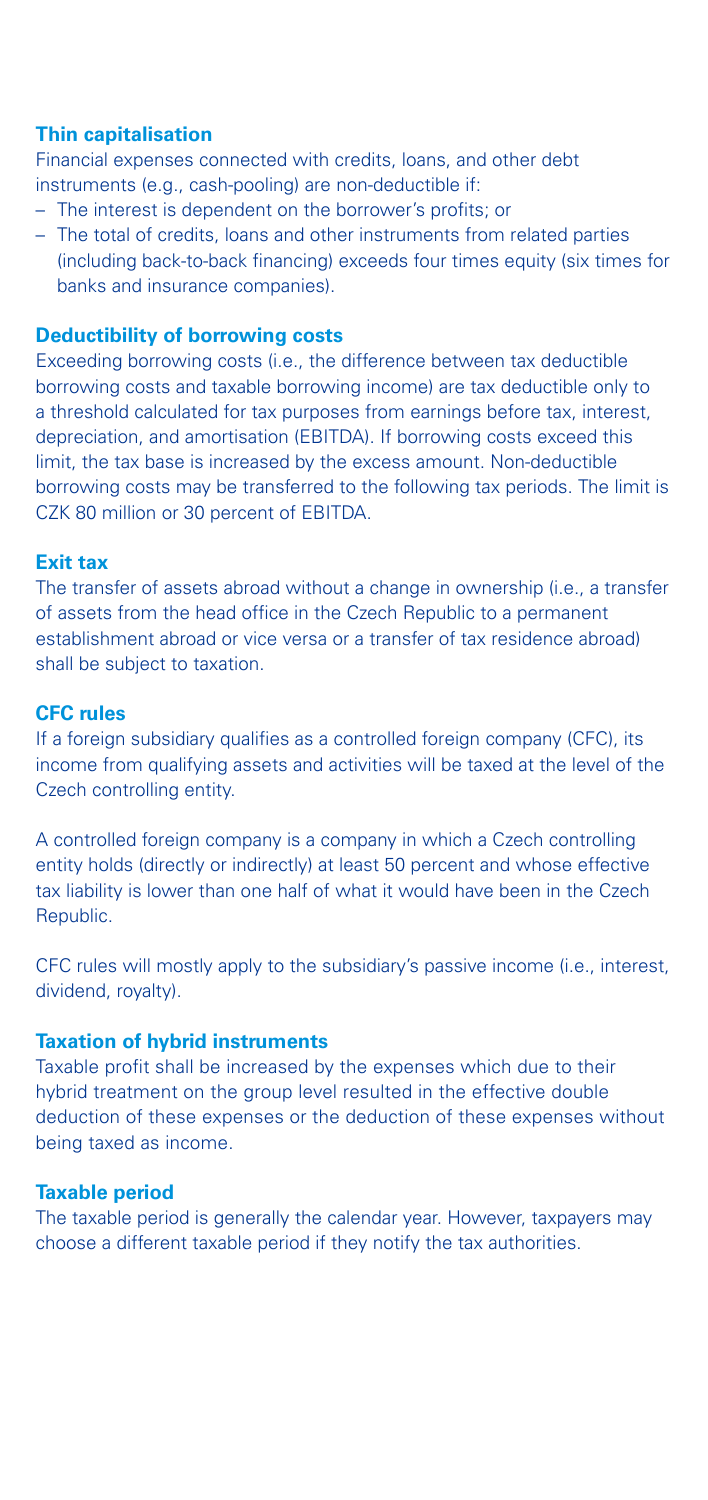## **Reporting duty related to income flowing abroad**

Taxpayers should report not only payments to foreign entities from which tax was withheld but also transactions generally liable to withholding tax but exempt from tax in particular cases, either under national legislation or the relevant double taxation treaty.

The payments abroad exempt from withholding tax should be reported if such payments exceed CZK 300,000 per month. The report should be submitted once a year, always by the end of January of the following year. The reporting payments taxed by withholding tax should be submitted monthly.

This duty includes dividends, royalties, interest paid abroad, and gratuitous income.

## **Mandatory disclosure requirements (DAC 6)**

The obligation to report cross-border arrangements meeting hallmarks defined in EU Directive 2018/822 (e.g., certain arrangements meeting characteristic hallmarks together with the main benefit test where obtaining a tax advantage is the main or one of the main benefits of such arrangements) to the tax authorities was implemented during 2020. The tax authority has extended the reporting deadlines for DAC6 in response to the COVID-19 pandemic.

Reportable cross-border arrangements made available or ready for implementation or whose first steps were taken after 1 January 2021 must be reported within 30 days of the relevant event.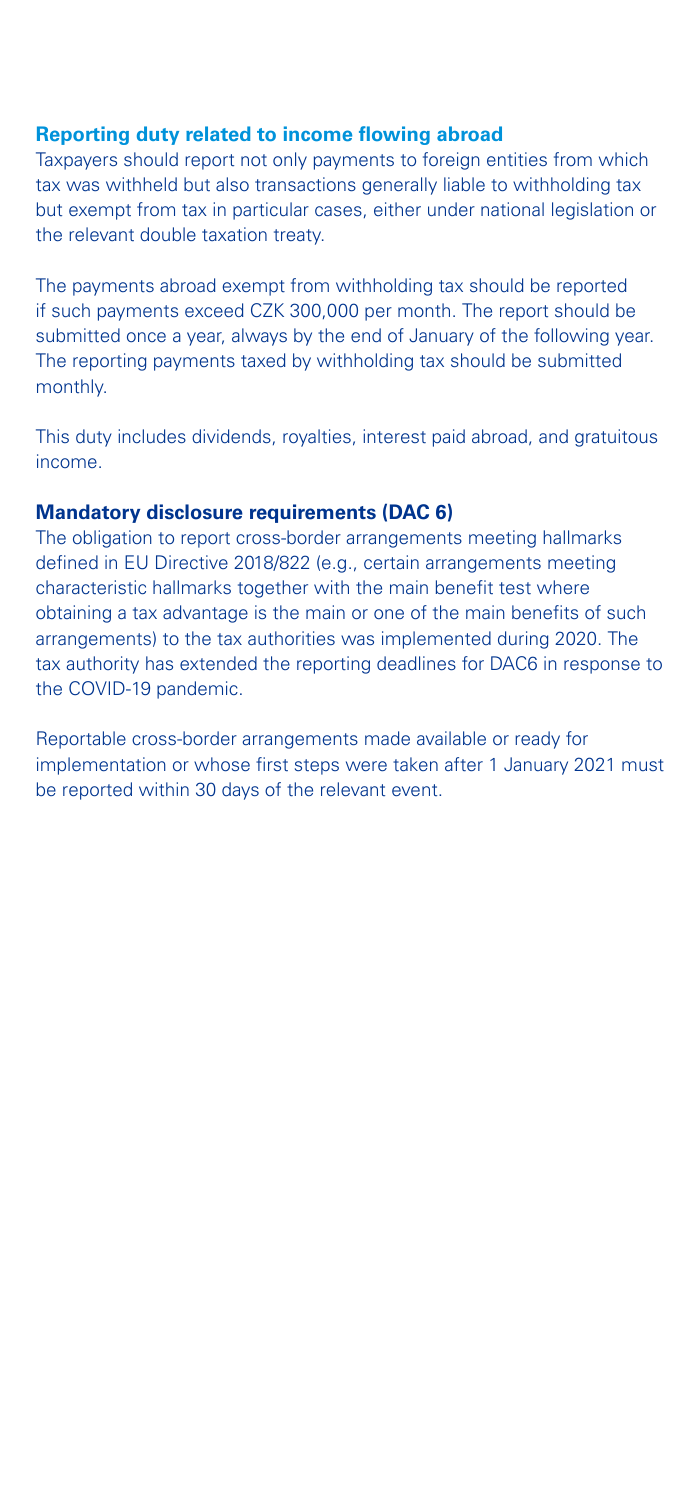# **Personal Income Tax**

# **Rate**

As of 1 January 2021, progressive taxation with two tax bands has been introduced: a first tax rate of 15% is applied to income up to 48 times (four times for monthly income) the average wage; a second tax rate of 23% is applied to income above this limit.

| <b>Annual income</b><br>(applicable for 2022) | Monthly (employment)<br>income (applicable for 2022) | Tax rate |
|-----------------------------------------------|------------------------------------------------------|----------|
| up to CZK 1,867,728                           | up to CZK 155,644                                    | 15%      |
| exceeding CZK 1,867,728                       | exceeding CZK 155,644                                | 23%      |

An amendment to the Income Tax Act abolished the super-gross wage concept and the 7% solidarity tax surcharge.

## **Tax base for employees**

The tax base for employees is the gross salary amount.

The effective tax and social security rate for a person subject to Czech social and health insurance and earning CZK 1,200,000 (EUR 47,000) per year is 26 percent.

## **Taxable benefits**

Examples:

- cost of living allowance;
- home leave allowance;
- one percent per month of the purchase price of a company car used for private purposes;
- private fuel paid by employer;
- private medical insurance paid by employer;
- stock option income;
- reimbursement of foreign and/or domestic taxes.

## **Tax free benefits/allowances**

Examples:

- pension and life insurance premiums up to statutory limits;
- housing provided by employer under certain conditions (subject to a monthly limit of CZK 3,500);
- medical care in non-cash form;
- school fees in non-cash form.

# **Personal tax reliefs**

Examples:

| • Basic allowance                                       | CZK 30.840 |
|---------------------------------------------------------|------------|
| • Child allowance for first child                       | CZK 15.204 |
| • Child allowance for second child                      | CZK 22.320 |
| • Child allowance for third and any subsequent children | CZK 27.840 |
| • Spouse allowance                                      | CZK 24,840 |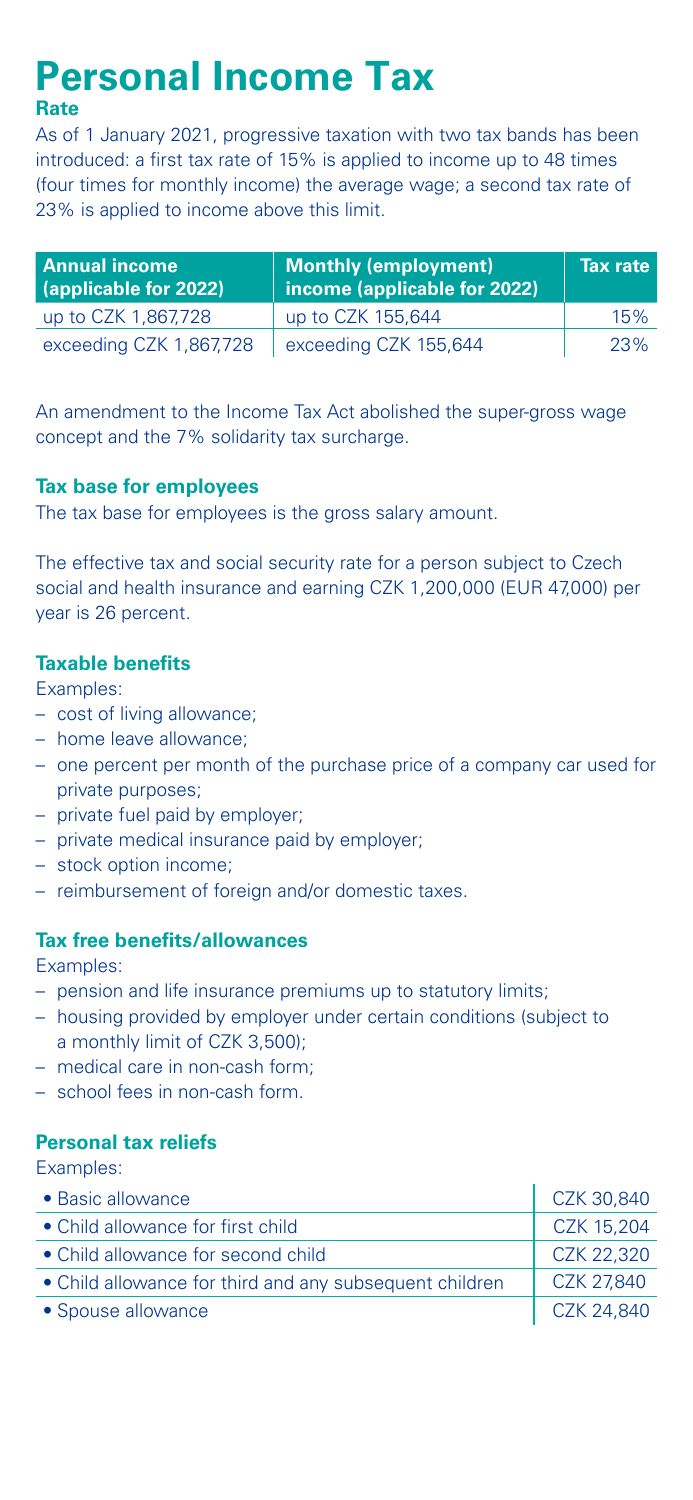# **Social and health insurance**

| <b>Type of insurance</b>    | Paid by      |              | <b>Total</b> |
|-----------------------------|--------------|--------------|--------------|
|                             | Employer (%) | Employee (%) | (%)          |
| Social:                     |              |              |              |
| • Pension insurance fund    | 21.5         | 6.5          | 28.0         |
| • Sickness insurance fund   | 2.1          | 0            | 2.1          |
| • Employment insurance fund | 1.2          | 0            | 1.2          |
| Health                      | 9.0          | 4.5          | 13.5         |
| Total $(\%)$                | 33.8         | 11.0         | 44.8         |

The annual cap on the calculation base for social security equals 48 times the average wage (CZK 1,867,728 in 2022). No cap applies to health insurance.

Employers are obliged to pay their employee's wage compensation from the first to the 14th day of sickness. Statutory sick pay is paid from the 15th day.

#### **Tax base for self-employed persons**

Self-employed persons cannot deduct social security and health insurance contributions from their tax base. Instead of claiming actual expenses, they may apply lump sum deductions in the range of 40–60 percent (80 percent for farming activities). However, in some cases, the amount of the deduction is limited.

A lump sum tax also covering social security and health insurance was introduced for self-employed persons as of 1 January 2021. However, this applies to persons not registered for VAT and with an annual income not exceeding CZK 1 mil.

## **Investment income**

Capital gains from the transfer of real estate are included in an individual's tax base. Gains on assets held for non-business purposes can qualify for a tax exemption if the necessary holding periods have been met.

Capital gains on securities are exempt from taxation if the income from such sales does not exceed CZK 100,000 in a tax year. No tax is payable after a 3-year holding period.

Capital gains from participation rights in limited liability companies and cooperatives are exempt after a 5-year holding period.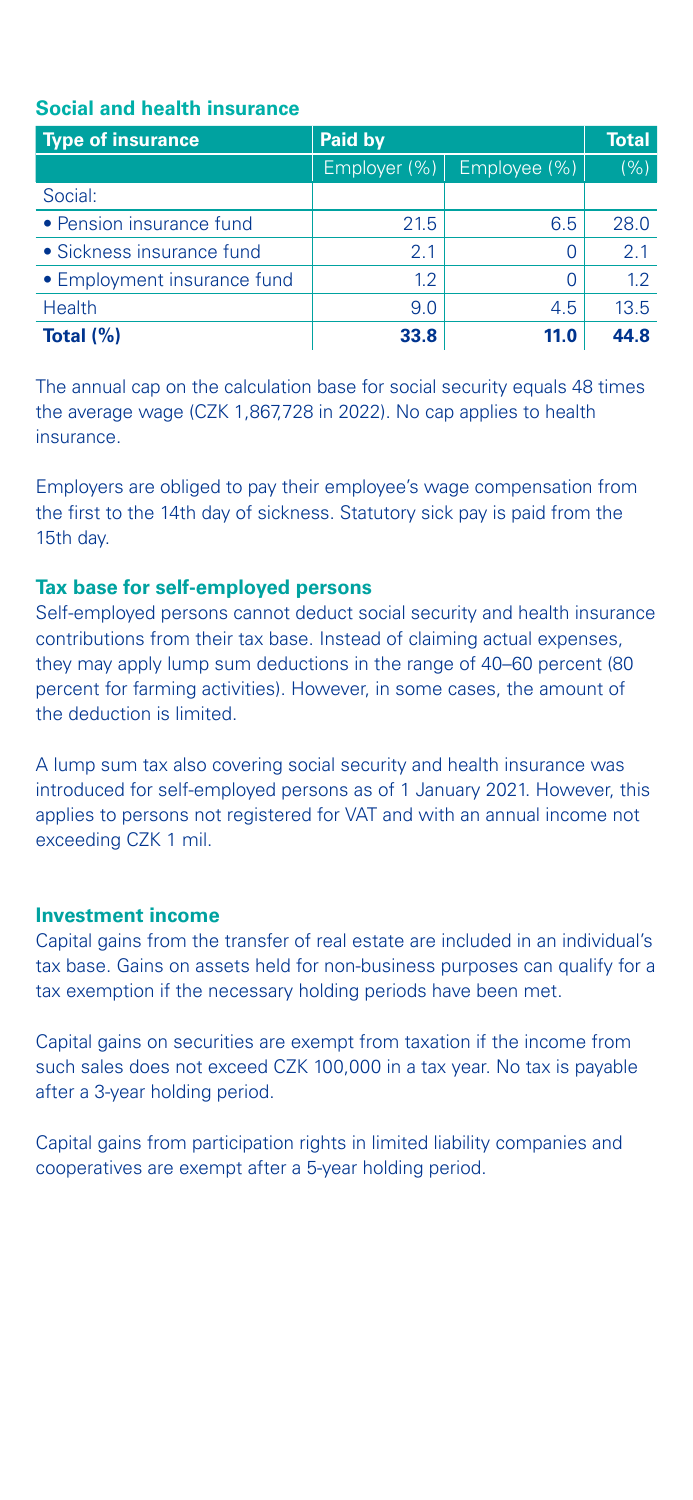# **VAT** Three VAT rates apply in the Czech Republic: **Standard VAT rate – 21 percent:** most products and services

**Reduced VAT rate – 15 percent:** basic foodstuffs, certain pharmaceutical products, certain medical equipment, social housing

**Reduced VAT rate – 10 percent:** essential baby nutrition, certain pharmaceuticals, books, mill products and other products suitable for a gluten-free diet, and newspapers. Heating and supplies of drinking water, and water and sewerage services.

**Zero rate** – exports of goods, intra-community supplies, international transport and related services, services on goods subsequently dispatched outside the EU, and other supplies defined in the VAT Act. Certain supplies (e.g., financial services, real estate) are exempt.

**A local reverse-charge regime** applies to certain supplies effected between Czech VAT payers – e.g., supplies of gold, scrap materials and waste, construction and assembly works, emission rights, cereal and technical crops, metals, mobile phones, integrated circuits, tablets, laptops, videogame consoles, sugar beets, supplies of gas and electricity, selected telecommunication services for entities operating on a wholesale basis (and the provision of labour for construction and assembly work or various forms of the forced delivery of property).

Input VAT claimed in connection with the purchase of assets (i.e., longterms assets, low-value assets, and inventories) must be returned (even partially) if the asset is destroyed, lost, or stolen and such a fact has not been properly documented.

VAT group registration is available.

# **Excise Duties**

Excise duties are payable on hydrocarbon fuels and lubricants, spirits, wine, beer, and tobacco products. Excise duties are fixed at a set amount per unit for each product group.

# **Energy Taxes**

Energy taxes apply to natural gas and other gases, electricity, and solid fuels. Only supplies delivered within the Czech Republic are subject to energy taxes.

A wide range of exemptions (e.g., for energy used in metallurgic or mineralogical processes) applies. To claim an exemption, approval needs to be obtained from the customs authority.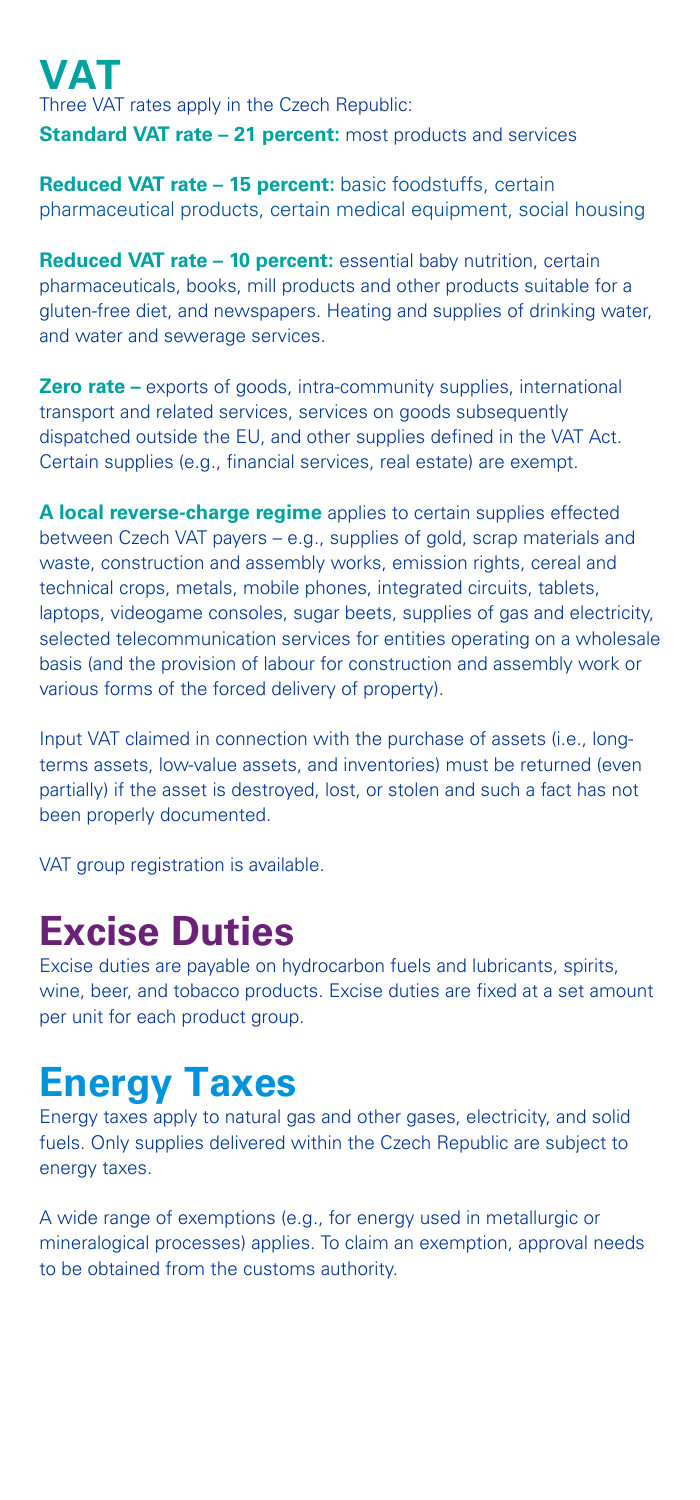# **Real Estate Tax**

Plots of land recorded in the Czech real estate register and constructions used or completed in the Czech Republic are subject to real estate tax. This is the only tax assessed in advance for the taxable period, based on the balance for the first day of the calendar year.

Persons liable to this tax are the owners of real estate. The duty to file a tax return arises only when a change of facts decisive for determining the tax occurred during the preceding calendar year (with certain exceptions). The deadline for filing tax returns is 31 January. A tax of up to CZK 5,000 is payable in a single payment before 31 May; the tax exceeding this limit is payable in two identical payments before 31 May and 30 November.

The tax base, the tax rate, and the application of a certain coefficient derive from the real estate's type and location (municipality).

Some types of real estate may be exempt from real estate tax. Real estate tax is deductible for corporate income tax purposes.

# **Real Estate Transfer Tax**

Acquisitions of real estate where the ownership title was entered into the real estate register in December 2019 and later shall no longer be subject to real estate transfer tax. The real estate transfer tax on the acquisition of real estate was abolished in 2020 with retroactive effect.

# **Gift and Inheritance Taxes**

On 1 January 2014, gift and inheritance taxes were abolished. Gifts and inheritances other than between close relatives are instead subject to income tax.

# **Road Tax**

Road tax is generally payable by the operator of a vehicle registered in the Czech Republic.

The tax rate varies from CZK 1,200 to CZK 4,200 for passenger vehicles and from CZK 1,800 to CZK 37,800 for other vehicles.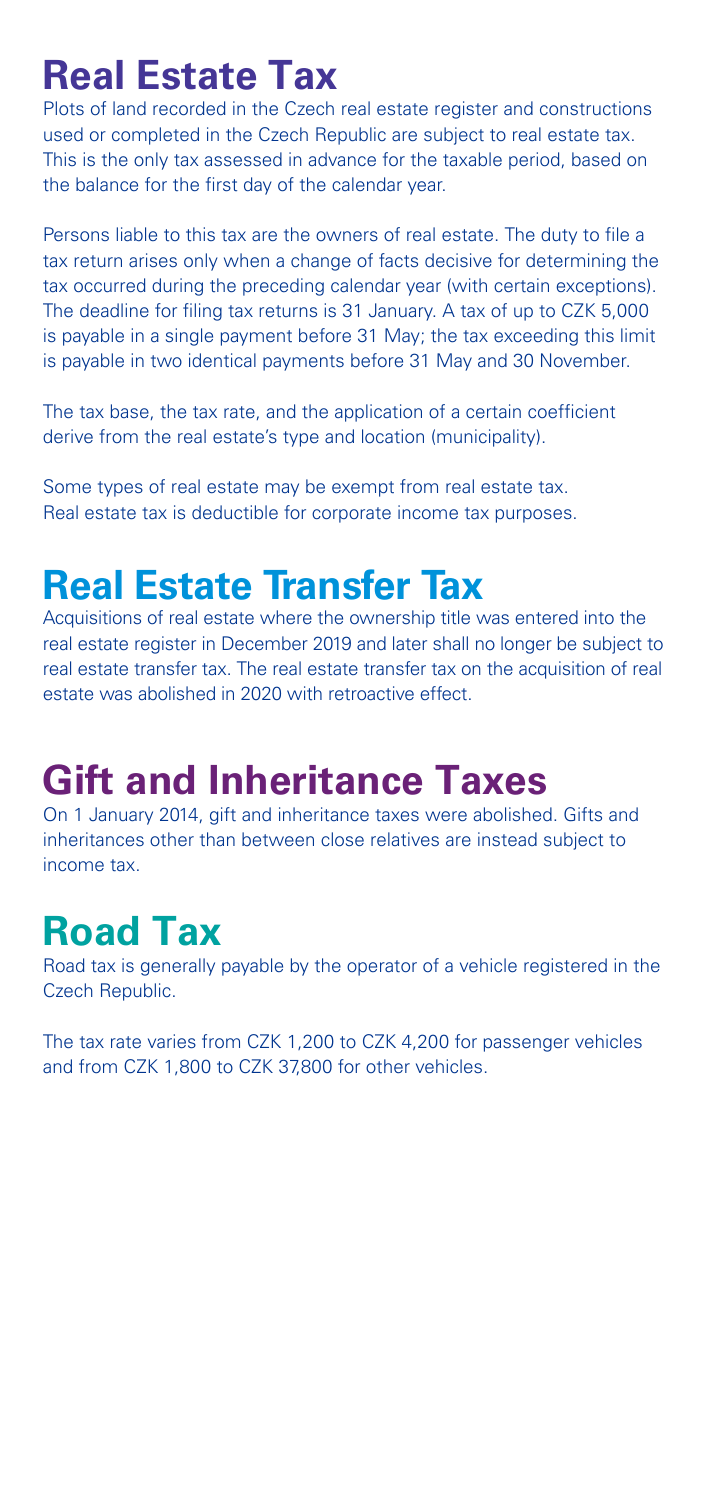# **Double Tax Treaty Network**

As of 1 January 2022, treaties with the following countries are in force:

Albania Armenia Australia Austria **Azerbaijan** Bahrain **Bangladesh** Barbados Belarus Belgium Bosnia and Herzegovina Botswana Brazil Bulgaria Canada Chile China Columbia **Croatia Cyprus** Denmark Egypt Estonia **Ethiopia** Finland France Georgia **Germany** Ghana **Greece** Hong Kong

**Hungary** Iceland India Indonesia Iran Ireland Israel Italy Japan Jordan Kazakhstan Kuwait Kyrgyzstan Latvia Lebanon Liechtenstein Lithuania Luxembourg Macedonia Malaysia **Malta** Mexico Moldova Mongolia Montenegro Morocco **Netherlands** New Zealand Nigeria North Korea **Norway** 

Pakistan Panama **Philippines** Poland **Portugal** Romania Russia Saudi Arabia Serbia **Singapore** Slovakia Slovenia South Africa South Korea **Spain** Sri Lanka Sweden **Switzerland** Syria **Tajikistan** Thailand Tunisia **Turkey Turkmenistan** Ukraine United Arab Emirates United Kingdom United States Uzbekistan Venezuela Vietnam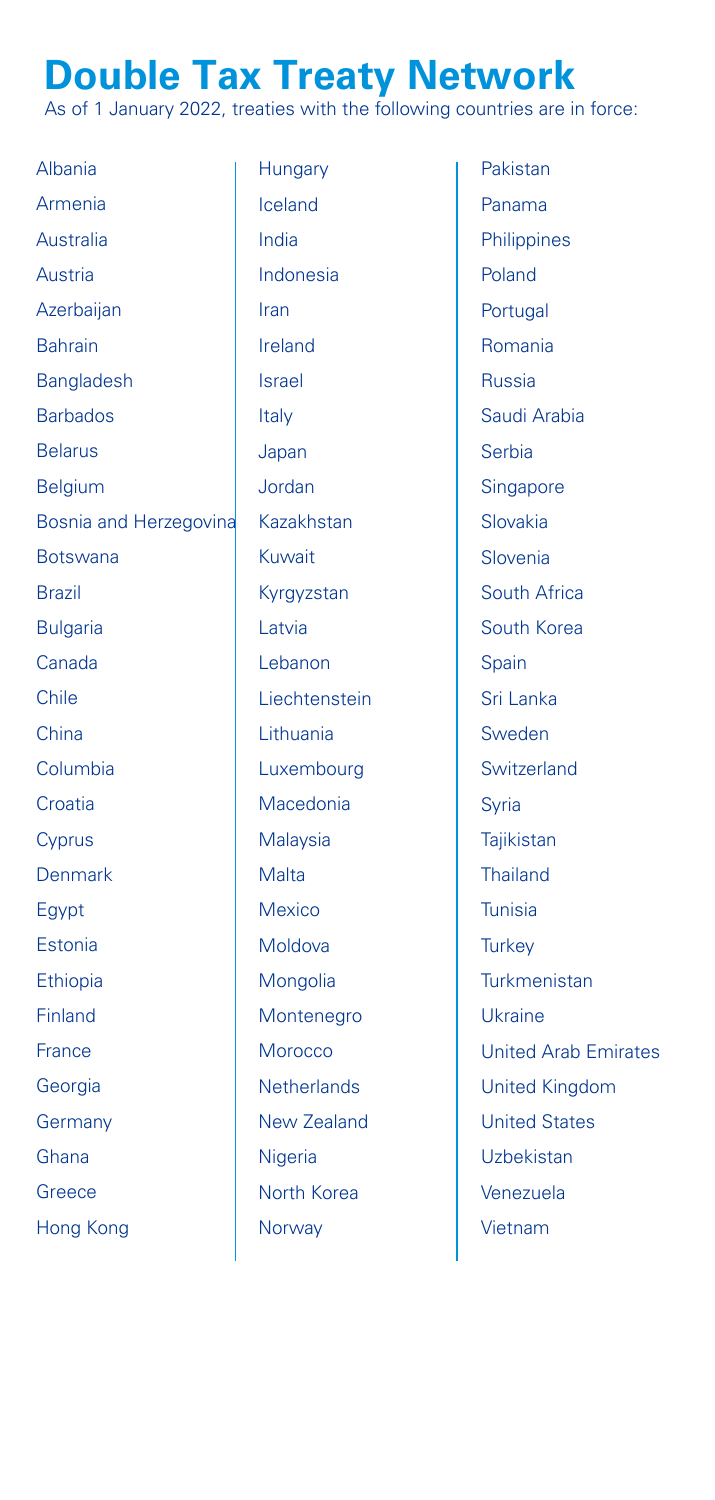# **Tax Incentives**

# **Main activities that can be supported:**

- Launching a new production or expanding an existing production business (production capacity enhancement, production portfolio diversification, significant changes of the whole production process) in the manufacturing industry
- Launching a new technology centre (i.e., R&D or innovation centre) or expanding an existing one
- Launching a new strategic services centre or expanding an existing one (e.g., software centres, data centres, repair centres or shared service centres).

# **Main incentives (forms of state aid):**

- Corporate income tax relief (tax holiday) for up to 10 taxable periods
- Cash grants for the creation of new jobs\*
- Cash grants for staff training and retraining\*
- Cash grants for the acquisition of tangible and intangible fixed assets for strategic investment actions\*
- Transfers of land including related infrastructure at discounted prices\*
- Exemptions from real estate tax in preferential industrial zones.\*

\*aid intended only for selected investment project regions/locations.

Limits on the incentives depend on the location of the investment. For new projects, the total value of state aid can be up to 40 percent of the investment amount for large companies (50 percent for medium-sized and 60 percent for small enterprises).

## **Main conditions:**

- Work related to an investment project may only start after an application for investment incentives has been submitted to the CzechInvest agency.
- A minimum investment of CZK 80 million (at least CZK 40 million for the acquisition of machinery) for large companies.
- An investment project must meet the requirement of higher added value activities (in particular, the average monthly gross wage and a research and development activity) with some exceptions.
- Applications must include the quantification and justification of the expected benefits of an investment project for the region and the state (the Czech Republic). It is paramount that such benefits be properly documented.
- All activities, buildings or facilities must be environmentally friendly.
- All applications are subject to government approval.
- All general conditions must be fulfilled within 3 years from the date a decision on granting investment incentives was issued.

# **R&D allowance:**

Expenses incurred by taxpayers on R&D activities can be claimed as a special tax allowance. As the allowance may amount to up to 110 percent of the eligible R&D costs, more than two times the amount can be deducted for tax purposes.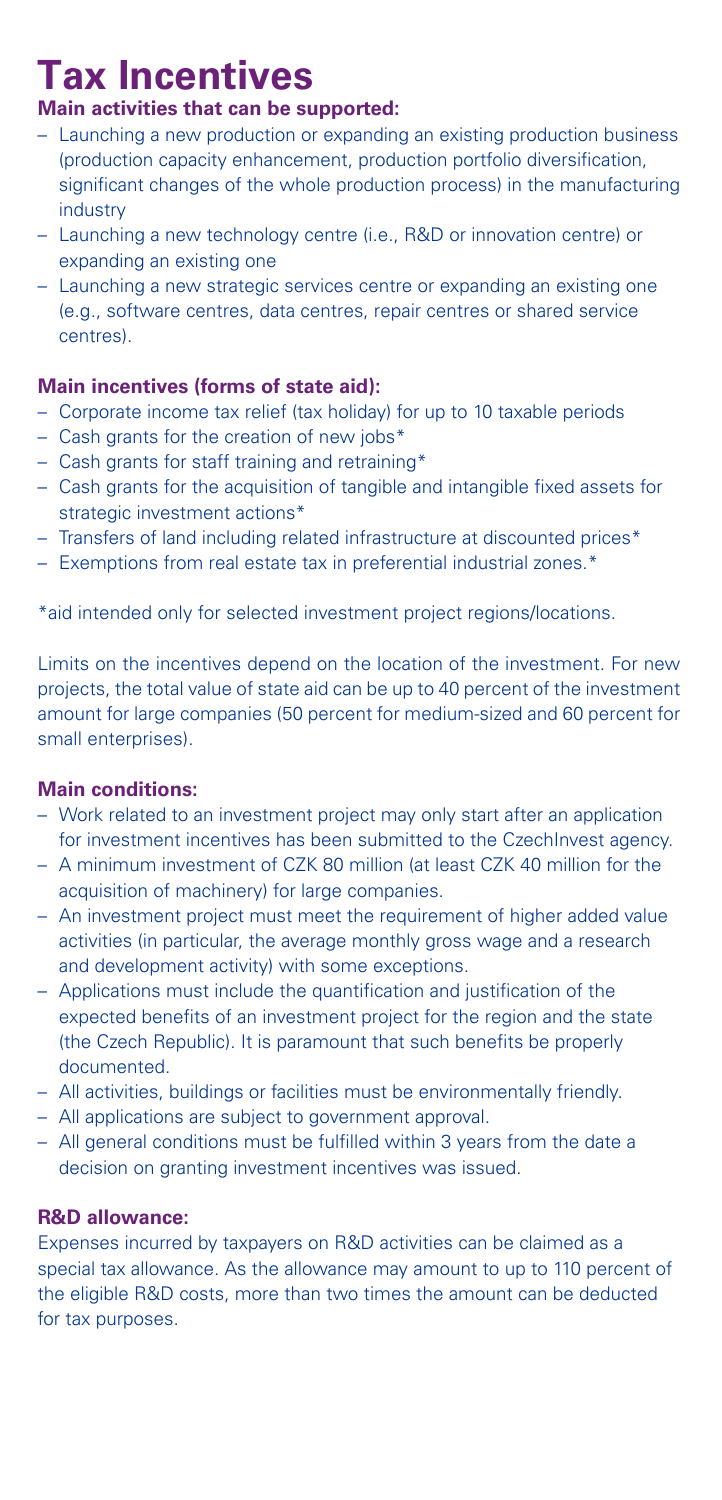# **EU Cash Grants**

Additional cash grants are available from Czech and EU funds. However, individual EU cash grant programmes are usually only available for a limited time and require regular monitoring.

A new programme period for 2021 – 2027 is still in the preparation process. First calls are expected to be announced at the beginning of 2022 from the National Recovery Plan (NRP) and in the second half of the year 2022 from Operational Programme Technologies and Application for Competitiveness (OP TAC).